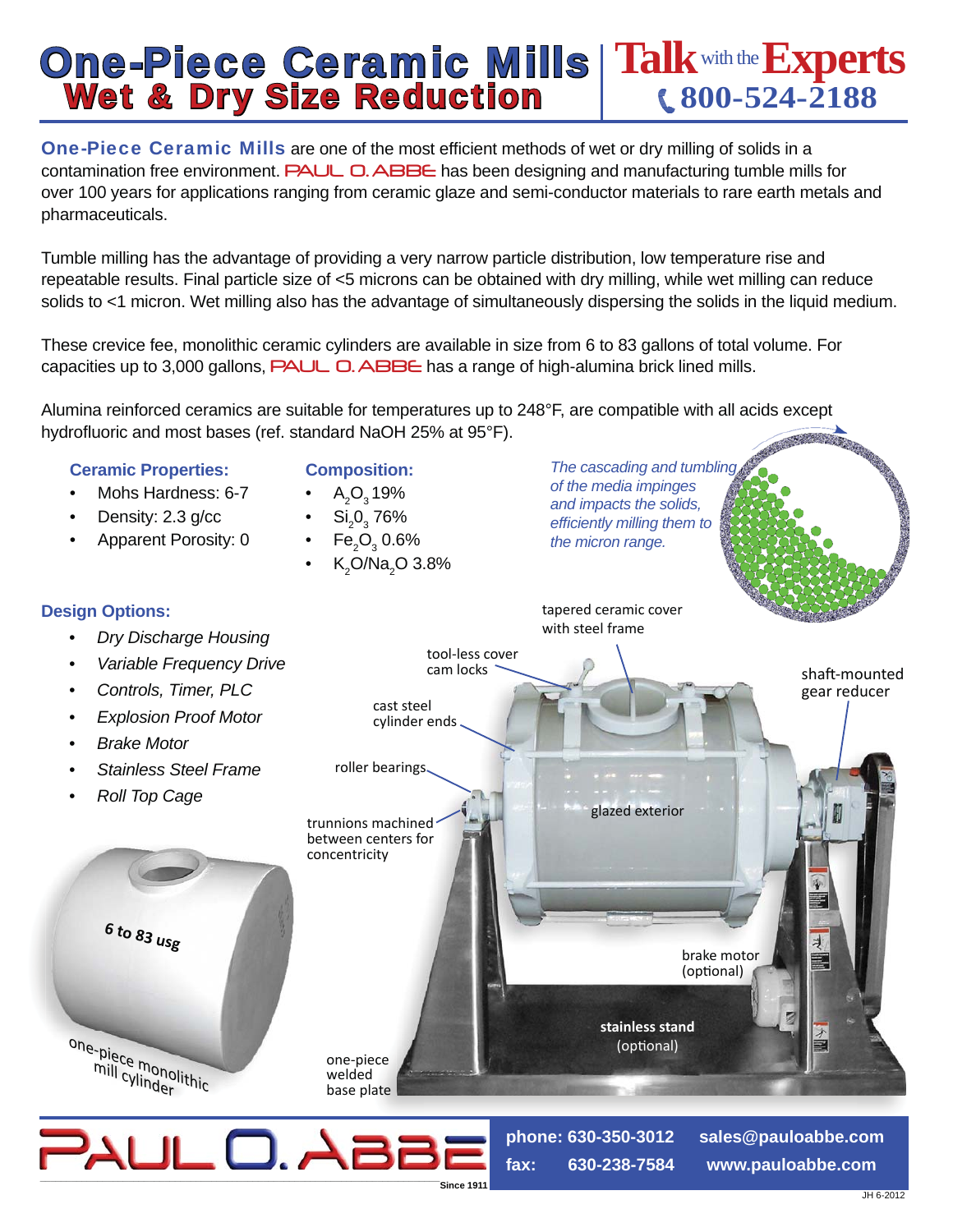## **Talk**with the**Experts 800-524-2188 One-Piece Ceramic Mills Wet & Dry Size Reduction**





**Dry Discharge Grate** machined from stainless steel with 0.25" slots. The discharge grate retains the grinding media in the mill while allowing the finely milled solids to be discharged. In order to control the dust during discharge a dry discharge housing is recommended. Two designs of dry discharge housing are shown below.





Dry discharge housing with chute to direct solids or for temporary collection of solds.